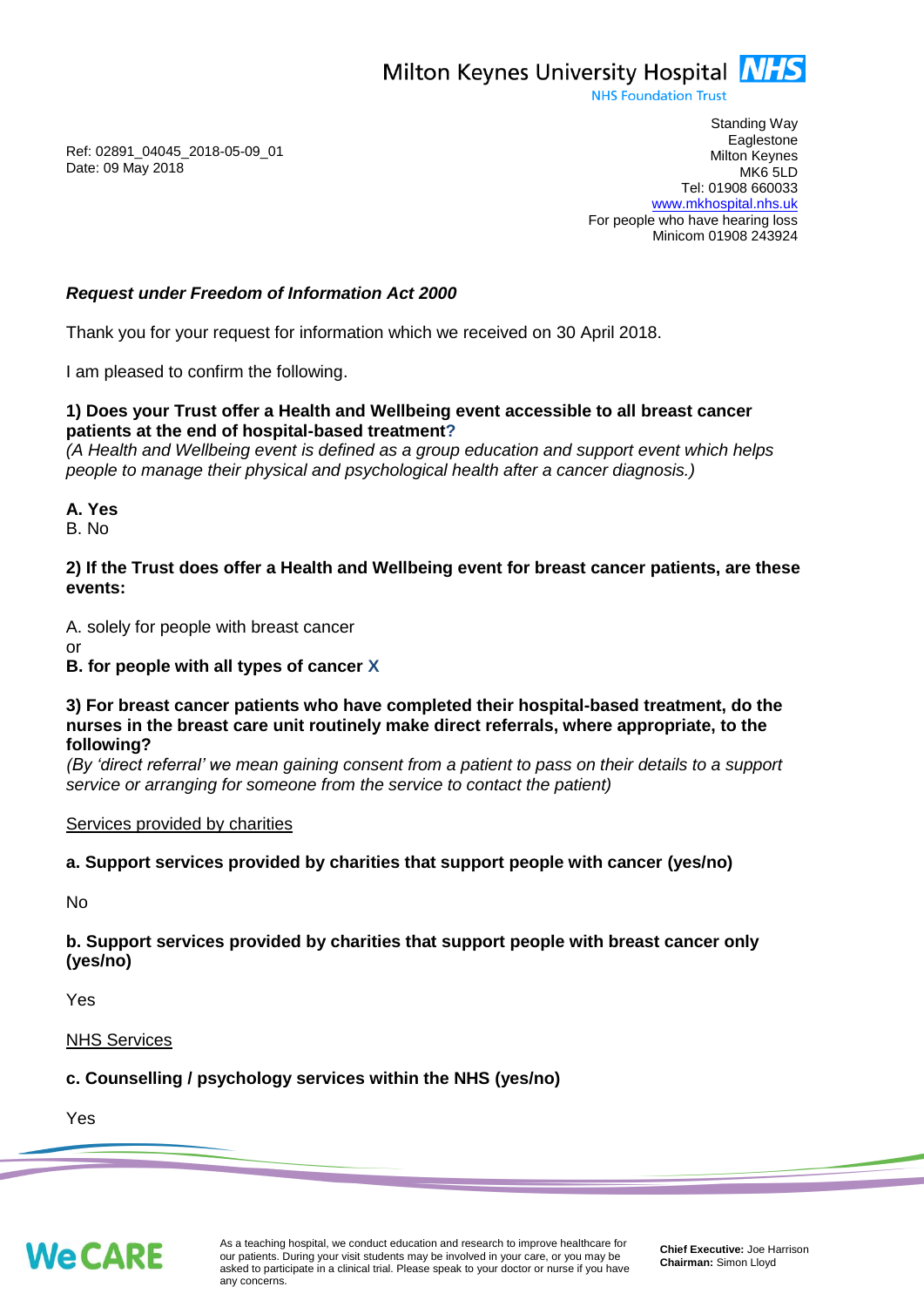### **d. Physiotherapy services within the NHS (yes/no)**

Yes

## **e. Fertility services within the NHS (yes/no)**

No

# **f. Lymphoedema services within the NHS (yes/no)**

Yes

# **g. Other support services – please specify below (yes/no)**

Yes – Dietician

4) If you do not refer to some/any of the services in question 3, is this due to any of the reasons below? Please indicate all that apply.

a. Support services provided by charities that support people with cancer

- · Service not available (yes/no)
- · Unaware of service (yes/no)
- · Service is oversubscribed (yes/no)
- · Service is unsuitable for breast cancer patients (yes/no)
- · Patient is informed of the service but a direct referral is not made (yes/no)
- · Workload capacity does not allow time for referrals (yes/no)
- · Other (please give details)

b. Support services provided by charities that support people with breast cancer only

- · Service not available (yes/no)
- · Unaware of service (yes/no)
- · Service is oversubscribed (yes/no)
- · Patient is informed of the service but a direct referral is not made (yes/no)
- · Workload capacity does not allow time for referrals (yes/no)
- · Other (please give details)

### c. Counselling / psychology services within the NHS

- · Service not available (yes/no)
- · Unaware of service (yes/no)
- · Service is oversubscribed (yes/no)
- · Patient is informed of the service but a direct referral is not made (yes/no)
- · Workload capacity does not allow time for referrals (yes/no)
- · Other (please give details)

# d. Physiotherapy services within the NHS

- · Service not available (yes/no)
- · Unaware of service (yes/no)
- · Service is oversubscribed (yes/no)
- · Patient is informed of the service but a direct referral is not made (yes/no)
- · Workload capacity does not allow time for referrals (yes/no)
- · Other (please give details)

# **e. Fertility services within the NHS**

- · Service not available (yes/no)
- · Unaware of service (yes/no)